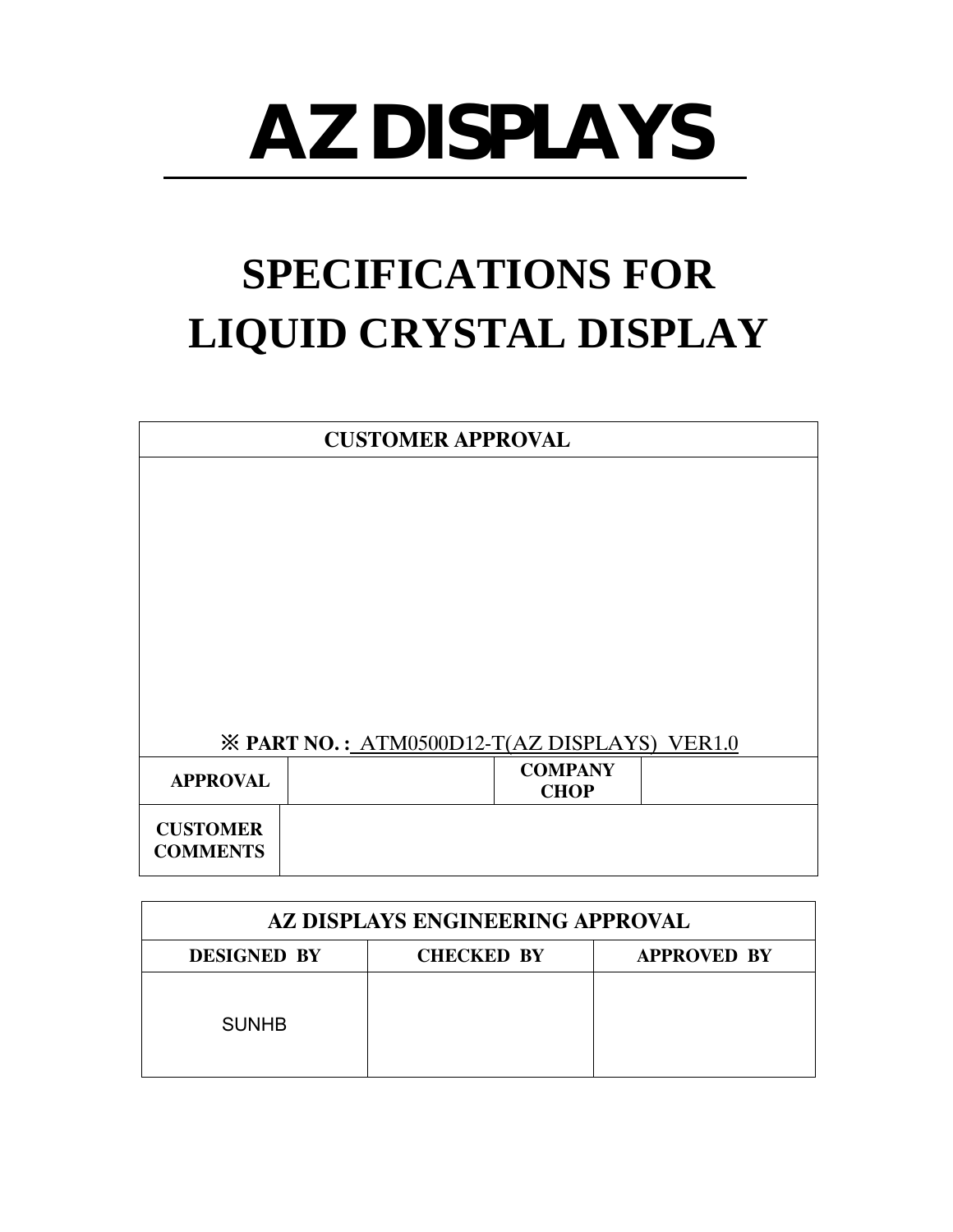# **REVISION RECORD** REVISION REVISION DATE PAGE | CONTENTS **VER1.0 2014-06-12 FIRST ISSUE**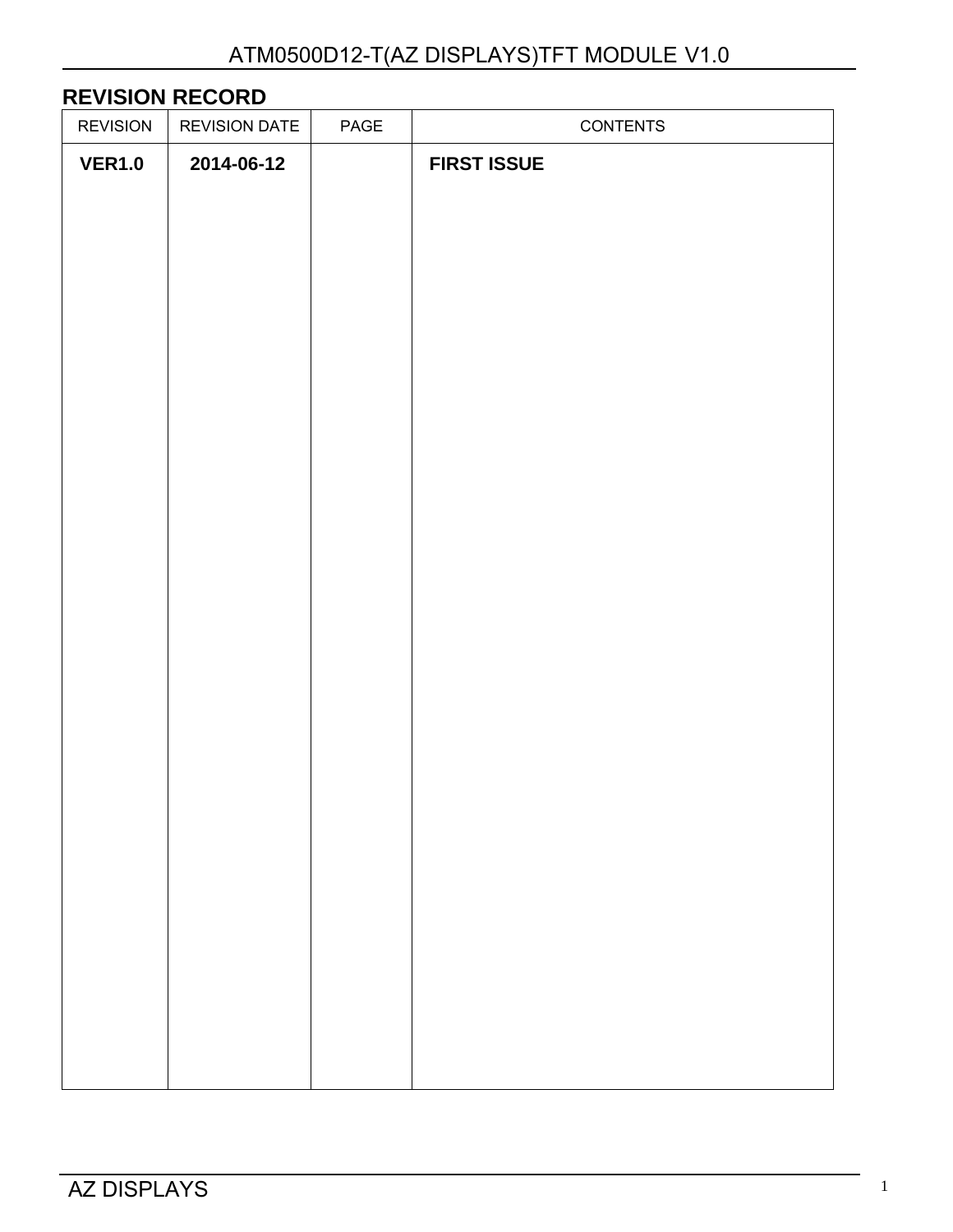#### ※ **CONTENTS**

- 1. GENERAL SPECIFICATIONS
- 2. PIN ASSIGNMENT
- 3. OPERATING SPECIFICATIONS
- 4. OPTICAL SPECIFICATIONS
- 5. RELIABILITY TEST
- 6. PRECAUTION FOR USING LCM
- 7. MECHANICAL DRAWING
- 8. PACKAGE DRAWING
- 9. INSPECTION SPECIFICATION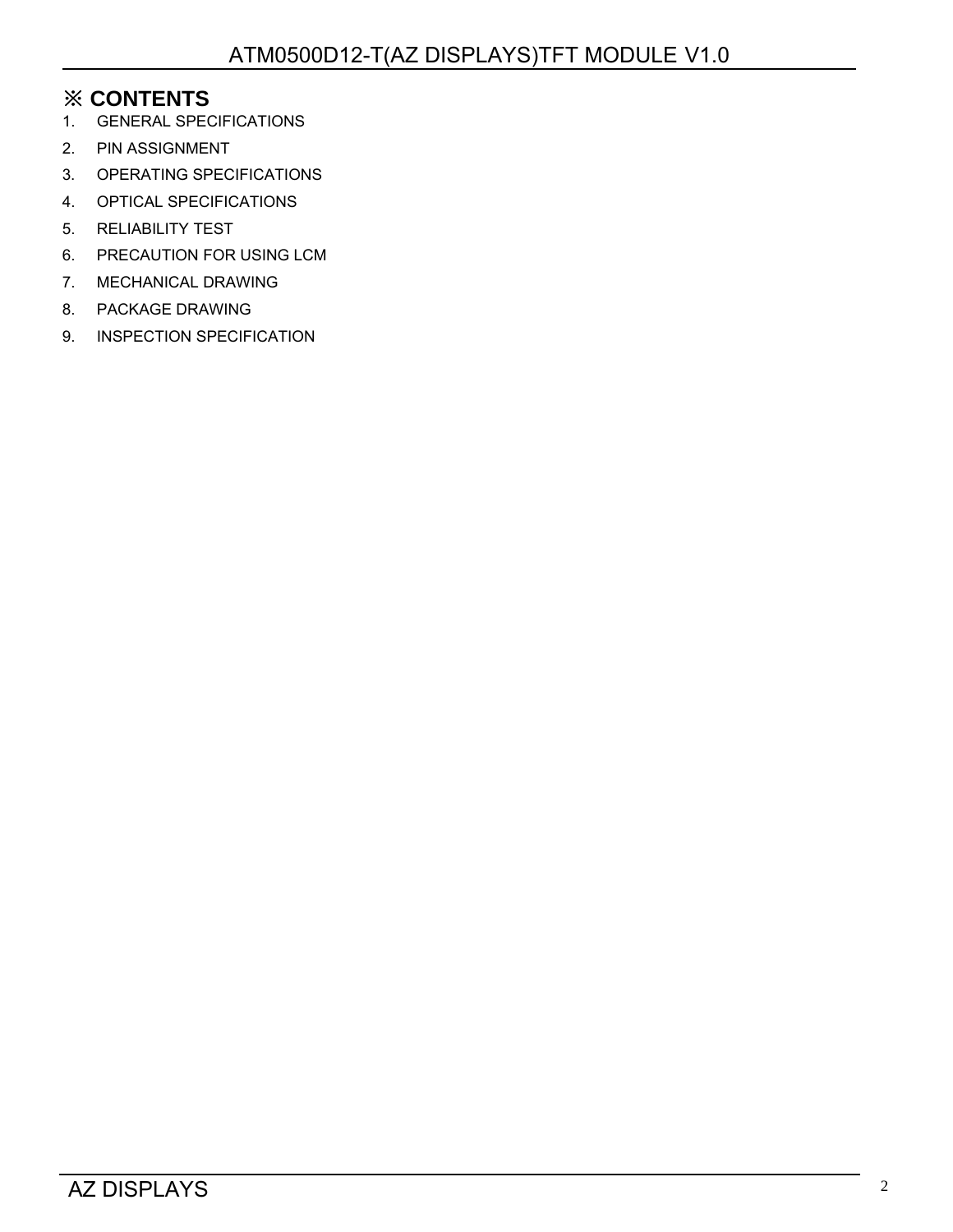#### **1. GENERAL SPECIFICATIONS**

| <b>Item</b>             | <b>Specification</b>              | Remark |
|-------------------------|-----------------------------------|--------|
| $1_{-}$<br>LCD size     | 5.0 inch(Diagonal)                |        |
| 2.<br>Driver element    | a-Si TFT active matrix            |        |
| 3.<br>Resolution        | 480x(RGB)x272                     |        |
| 4.<br>Display mode      | Normally white, Transmissive      |        |
| 5.<br>Dot Pitch (W*H)   | $0.077$ mm(W) x $0.231$ mm(H)     |        |
| 6.<br>Pixel pitch(W*H)  | $0.231$ mm(W) x $0.231$ mm(H)     |        |
| 7.<br>Active Area(W*H)  | 110.88mm(W) x 62.832mm(H)         |        |
| 8.<br>Module size (W*H) | 120.7mm(W) x 75.8mm(H) x4.25mm(D) | Note 1 |
| 9.<br>Surface treatment | Anti-glare                        |        |
| 10. Bezel material      | Stainless steel                   |        |
| 11. Color arrangement   | RGB-stripe                        |        |
| 12. Color               | 16.7M                             |        |
| 13. Interface           | 24 bit RGB interface              |        |
| 14. Weight              | T.B.D.                            |        |
| 15. RoHS                | RoHS compliant                    |        |

**Note 1: Please refer to mechanical drawing.**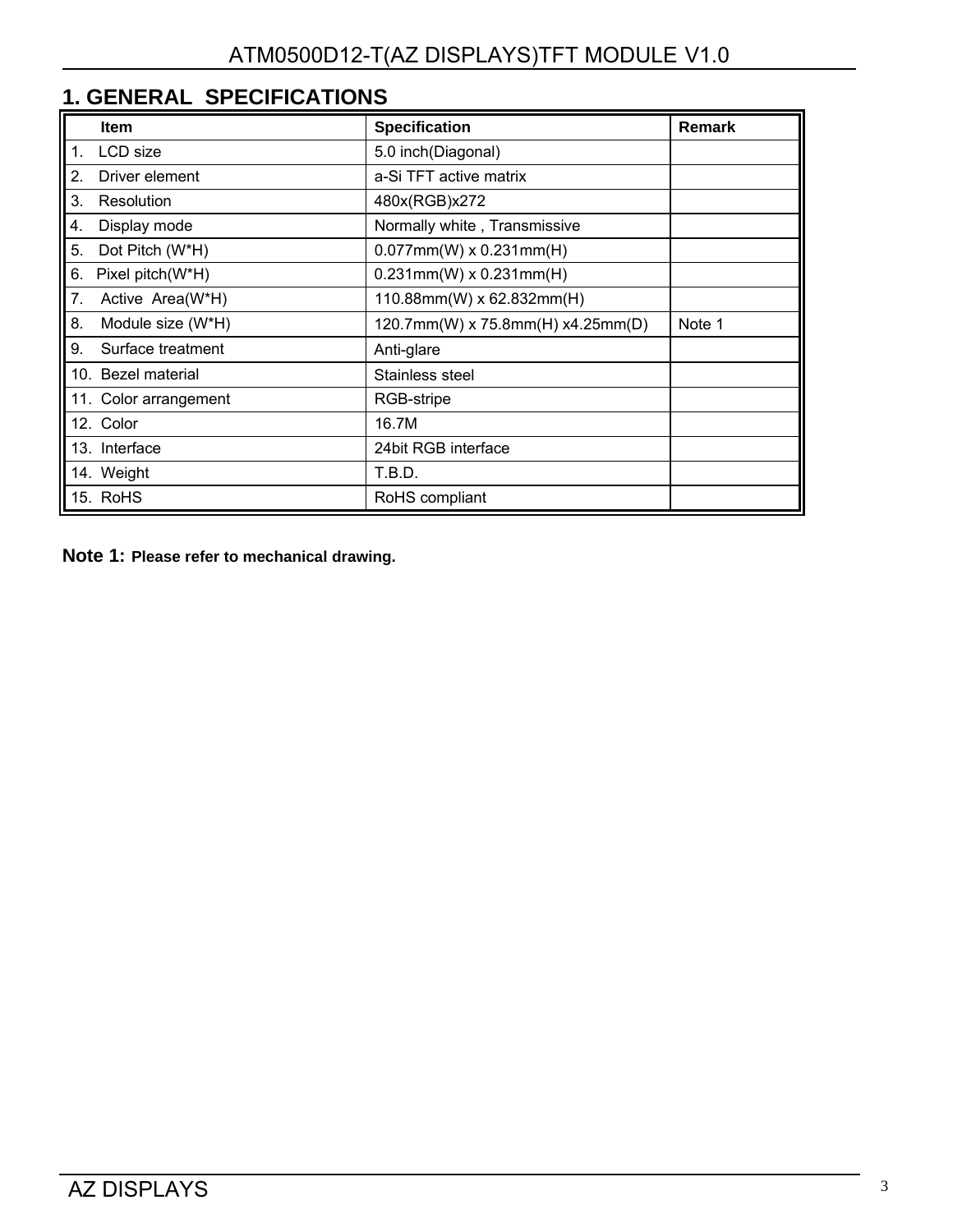#### **2. PIN ASSIGNMENT**

#### **TFT LCD Panel Driving Section**

FPC Connector is used for the module electronics interface. The recommended model is "FH19SC-40S-0.5SH" manufactured by Hirose.

| Pin No.        | <b>Symbol</b>  | <b>Function</b>                  | Level        | <b>Note</b> |
|----------------|----------------|----------------------------------|--------------|-------------|
| 1              | VLED-          | Power for LED backlight(Cathode) | P            |             |
| $\overline{2}$ | VLED+          | Power for LED backlight(Anode)   | $\mathsf{P}$ |             |
| 3              | <b>GND</b>     | Ground                           | P            |             |
| 4              | <b>VDD</b>     | Power supply                     | P            |             |
| $5 - 12$       | R0~R7          | Red data                         |              |             |
| $13 - 20$      | $G0 - G7$      | Green data                       |              |             |
| $21 - 28$      | B0~B7          | Blue data                        |              |             |
| 29             | <b>GND</b>     | Ground                           | $\mathsf{P}$ |             |
| 30             | <b>CLK</b>     | Pixel clock                      |              |             |
| 31             | <b>DISP</b>    | Display On/Off                   |              |             |
| 32             | <b>HSYNC</b>   | Horizontal sync                  |              |             |
| 33             | <b>VSYNC</b>   | Vertical sync                    |              |             |
| 34             | DE             | Data enable                      |              |             |
| 35             | <b>NC</b>      | No connection                    |              |             |
| 36             | <b>GND</b>     | Ground                           | P            |             |
| 37             | X1             | No connection                    | --           |             |
| 38             | Y1             | No connection                    |              |             |
| 39             | X <sub>2</sub> | No connection                    |              |             |
| 40             | Y2             | No connection                    | --           |             |

**I: input, O: output, P: Power**

**Tout Panel Section**

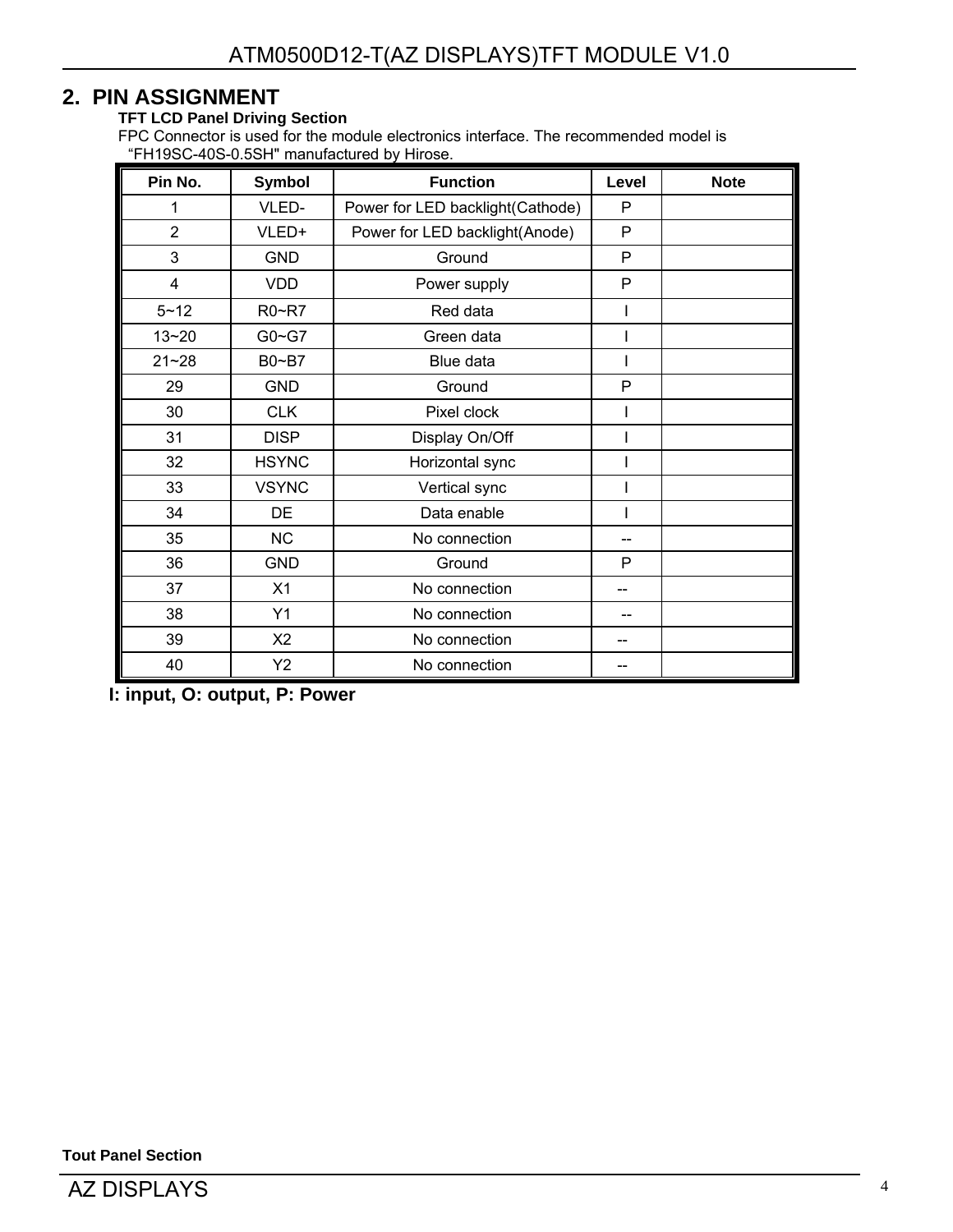#### ATM0500D12-T(AZ DISPLAYS)TFT MODULE V1.0

| Pin No.     | Symbol | VO.    | <b>Function</b>                        | Remark |
|-------------|--------|--------|----------------------------------------|--------|
| 4           | Υ1     | Top    | Top electrode - differential analog    |        |
| 3           | X1     | Left   | Left electrode – differential analog   |        |
| $\mathbf 2$ | Y2.    | Bottom | Bottom electrode - differential analog |        |
|             | X2     | Right  | Right electrode – differential analog  |        |



#### **Notes:**

- 1. Type:FiIm to Giass, anti-glare
- 2. Operating VoItage:≤10V
- 3. Linearity:≤1.5%
- 4. Surface Hardness≥3H(PenciI)
- 5. Operation force:60g~100g
- 6. Resistance:
	- (anti-glare hard & Matte Anti-niuton coating ITO film) X:400Ω~1000Ω (Stand ard ITO Glass) Y:100 $\Omega$   $\sim$  400 $\Omega$
- 7. Response time:≤10ms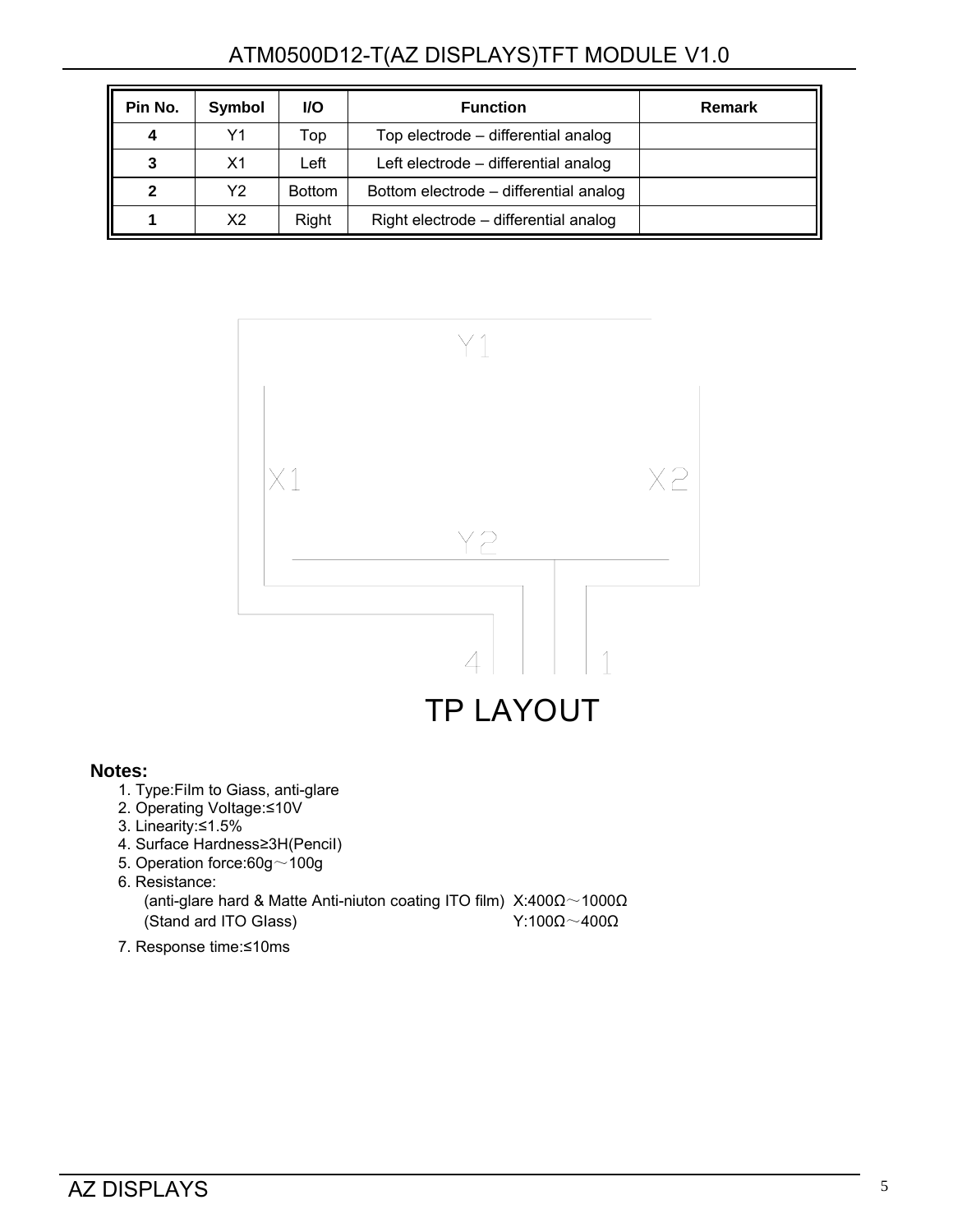#### **3. Operating Specification**

#### **3.1.1 ABSOLUTE MAXIMUM RATINGS**

| <b>Item</b>                  | Symbol                |                          | <b>Values</b> | Unit | Remark             |  |
|------------------------------|-----------------------|--------------------------|---------------|------|--------------------|--|
|                              |                       | Min.                     | Max.          |      |                    |  |
| <b>Power Voltage</b>         | <b>V<sub>DD</sub></b> | $-0.3$                   | 5.0           | v    |                    |  |
| <b>Operation Temperature</b> | Top                   | $-20$                    | 60            | °C   |                    |  |
| <b>Storage Temperature</b>   | $T_{ST}$              | $-30$                    | 70            | °C   |                    |  |
| <b>LED Reverse Voltage</b>   | Vr                    | $\overline{\phantom{0}}$ | 1.2           | v    | Each LED<br>Note 2 |  |
| <b>LED Forward Current</b>   | ΙF                    |                          | 25            | mA   | Each LED           |  |

**Note 1**: The absolute maximum rating values of this product are not allowed to be exceeded at any times. Should a module be used with any of the absolute maximum ratings exceeded, the characteristics of the module may not be recovered, or in an extreme case, the module may be permanently destroyed.

**Note 2:** V<sub>R</sub> Conditions: Zener Diode 20mA

#### **3.1.2 Typical Operation Conditions**

| Item                            | <b>Symbol</b>   |              | <b>Values</b>                | Unit      | <b>Remark</b> |        |
|---------------------------------|-----------------|--------------|------------------------------|-----------|---------------|--------|
|                                 |                 | Min.         | Typ.                         | Max.      |               |        |
| <b>Power Voltage</b>            | V <sub>DD</sub> | 2.7          | 3.3                          | 3.6       |               | Note 1 |
| <b>Input Logic High Voltage</b> | Vıн             | $0.7DV_{DD}$ | $- -$                        | $DV_{DD}$ |               | Note 2 |
| <b>Input Logic Low Voltage</b>  | VĩL             |              | 0.3DV <sub>DD</sub><br>$- -$ |           |               | Note 2 |

**Note 1**: V<sub>DD</sub> setting should match the signals output voltage of customer's system board. **Note 2**: DCLK,HS,VS,RESET,DE,R0~R5,G0~G5,B0~B5,.

#### **3.1.3 Backlight driving conditions**

| <b>Item</b>                      | Symbol |       | <b>Values</b> | Unit | <b>Remark</b> |        |
|----------------------------------|--------|-------|---------------|------|---------------|--------|
|                                  |        | Min.  | Typ.          | Max. |               |        |
| <b>Voltage for LED Backlight</b> | Vı     |       | 19.2          | $-$  |               | Note 1 |
| <b>Current for LED Backlight</b> |        | --    | 40            | --   | mA            |        |
| <b>LED life time</b>             | $- -$  | 50000 | --            | $-$  | Hr            | Note 2 |

**Note 1**: The LED Supply Voltage is defined by the number of LED at Ta=25℃ and I<sub>L</sub> =40mA.

**Note 2**: The "LED life time" is defined as the module brightness decrease to 50% original brightness at Ta=25 $^{\circ}$ C and I<sub>L</sub> =40mA.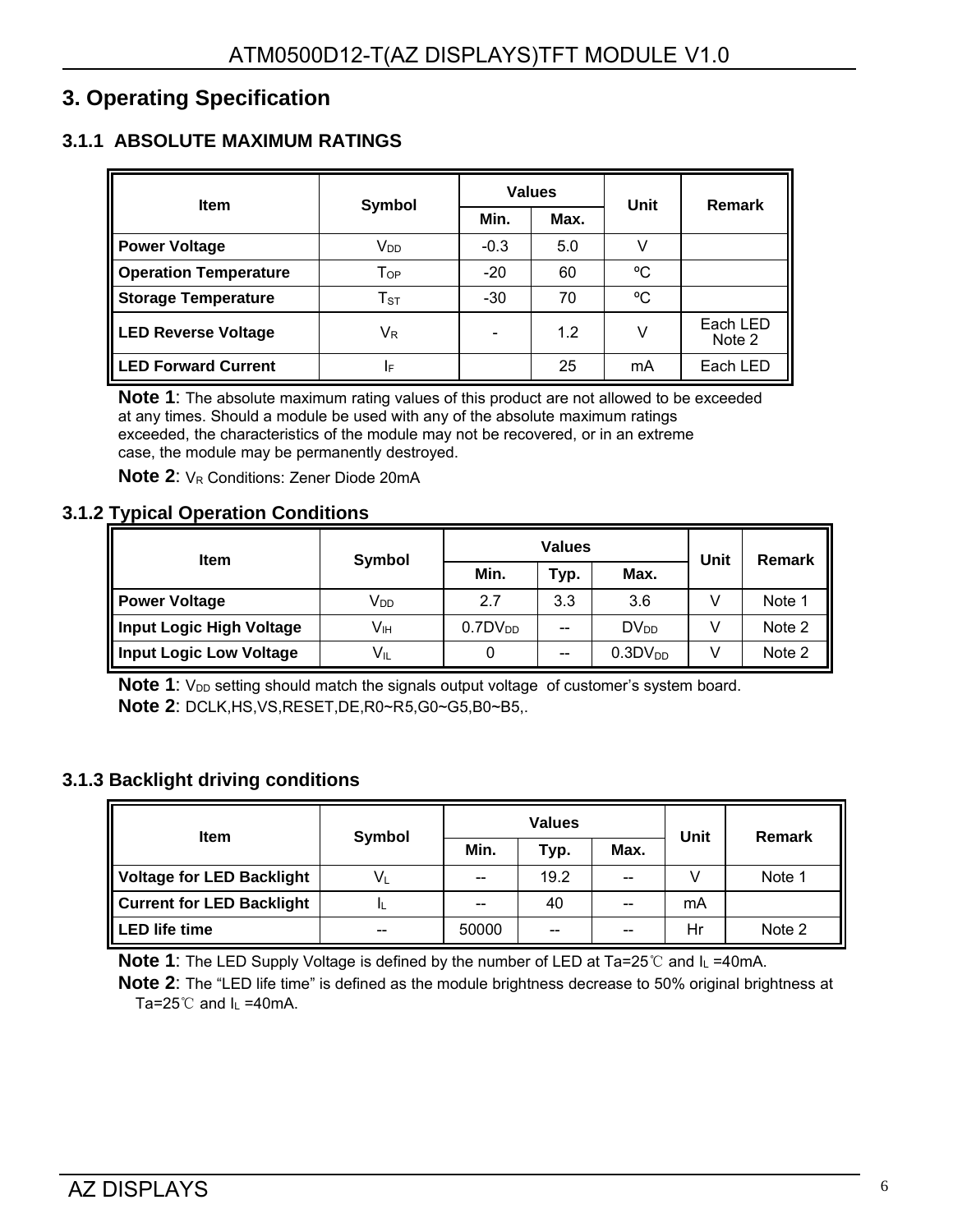#### **3.2 Timing Characteristics**



| <b>Parameters</b>  | Symbol | Min. | Typ. | Max. | Unit        | Conditions |
|--------------------|--------|------|------|------|-------------|------------|
| DCLK frequency     | fclk   | 8    | 9    | 12   | MHz         |            |
| VSYNC period time  | Tv     | 277  | 288  | 400  | Th          |            |
| VSYNC display area | Tvd    |      | 272  |      | Th          |            |
| VSYNC back porch   | Tvbp   | З    | 8    | 31   | Th          |            |
| VSYNC front porch  | Tvfp   | 2    | 8    | 97   | Th          |            |
| HSYNC period time  | Th     | 520  | 525  | 800  | <b>DCLK</b> |            |
| HSYNC display area | Thd    |      | 480  |      | <b>DCLK</b> |            |
| HSYNC back porch   | Thbp   | 36   | 40   | 255  | <b>DCLK</b> |            |
| HSYNC front porch  | Thfp   | 4    | 5    | 65   | <b>DCLK</b> |            |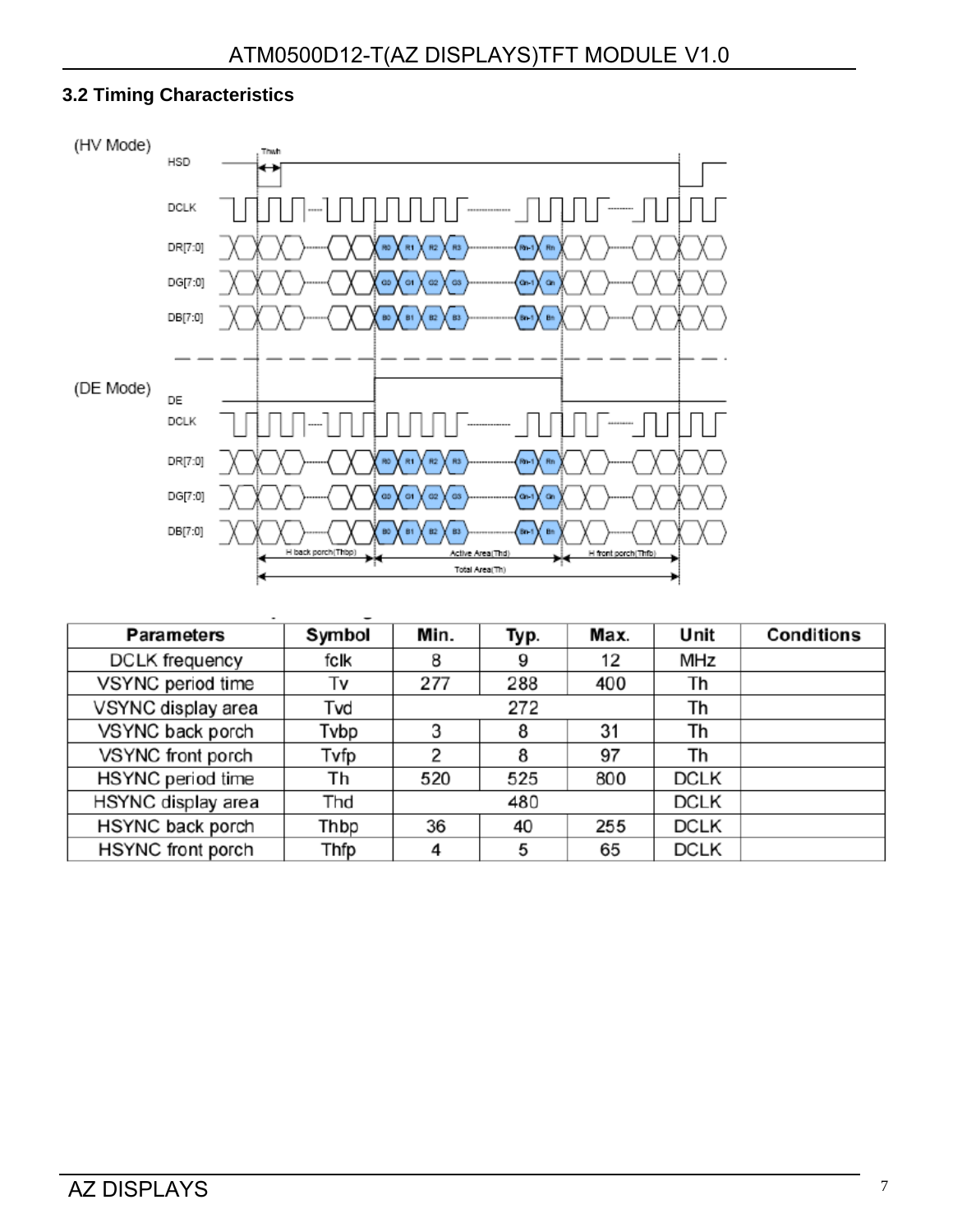#### **4.0 OPTICAL SPECIFICATIONS**

| <b>Item</b>                 | <b>Symbol</b>         | <b>Condition</b>                  |      | <b>Values</b> |      | Unit              | <b>Remark</b> |
|-----------------------------|-----------------------|-----------------------------------|------|---------------|------|-------------------|---------------|
|                             |                       |                                   | Min. | Typ.          | Max. |                   |               |
|                             | $\theta_L$            | $\Phi$ =180 $\degree$ (9 O'CLOCK) | 60   | 70            | --   |                   | Note 1        |
| <b>Viewing Angle</b>        | $\theta_{\mathsf{R}}$ | $\Phi$ =0 $\degree$ (3 O'CLOCK)   | 60   | 70            |      | degree            |               |
| $(CR \geq 10)$              | $\theta$ T            | $\Phi$ =90 $\degree$ (12 O'CLOCK) | 60   | 70            |      |                   |               |
|                             | $\theta_{\rm B}$      | $\Phi$ =270 $\degree$ (6 O'CLOCK) | 40   | 50            | --   |                   |               |
| <b>Response Time</b>        | $T_{ON}$ + $T_{OFF}$  |                                   | --   | 25            | 50   | msec              | Note 3        |
| <b>Contrast Ratio</b>       | CR                    |                                   | 400  | 800           | --   |                   | Note 4        |
|                             | $W_{X}$               | Normal                            | 0.26 | 0.31          | 0.36 |                   | Note 2        |
| <b>Color Chromaticity</b>   | $W_Y$                 | $\Theta = \Phi = 0^\circ$         | 0.28 | 0.33          | 0.38 |                   | Note 5        |
|                             |                       |                                   |      |               |      |                   | Note 6        |
| Luminance                   |                       |                                   | 220  | 280           | --   | cd/m <sup>2</sup> | Note 6        |
| <b>Luminance Uniformity</b> | YU                    |                                   | 75   | 80            |      | $\%$              | Note 7        |

Test Conditions:

1. IL=40mA (Backlight current), the ambient temperature is 25℃.

2. The test systems refer to Note 2.

**Note 1**: Definition of viewing angle range



Figure 4.1 Definition of viewing angle.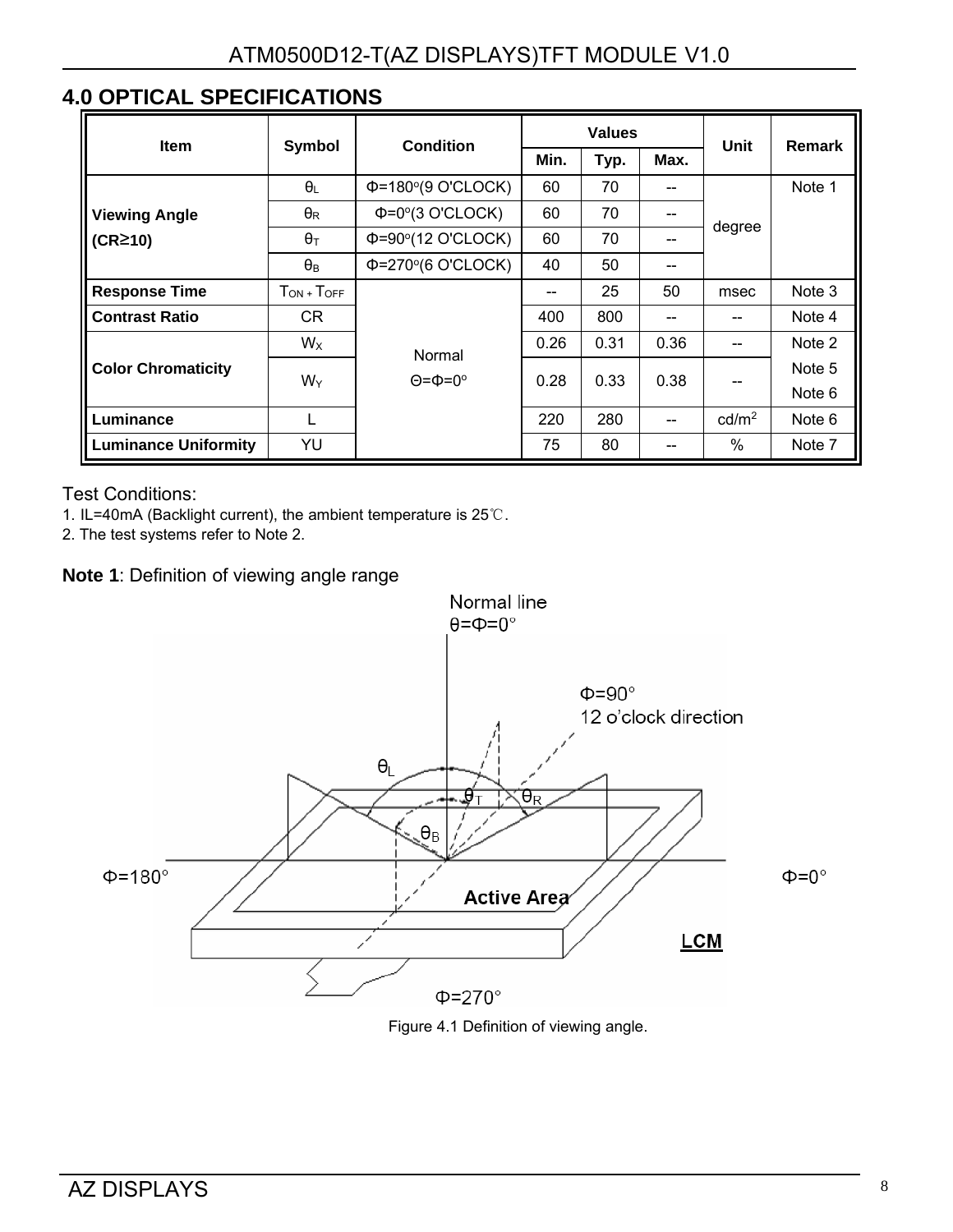**Note 2**: Definition of optical measurement system.

The optical characteristics should be measured in dark room. After 30 minutes operation, the optical properties are measured at the center point of the LCD screen. (Response time is measured by Photo detector TOPCON



Figure 4.2 Optical measurement system setup

#### **Note 3**: Definition of Response time

The response time is defined as the LCD optical switching time interval between "White" state and "Black" state. Rise time (TON) is the time between photo detector output intensity changed from 90% to 10%. And fall time (TOFF) is the time between photo detector output intensity changed from 10% to 90%.



Figure 4.3 Definition of response.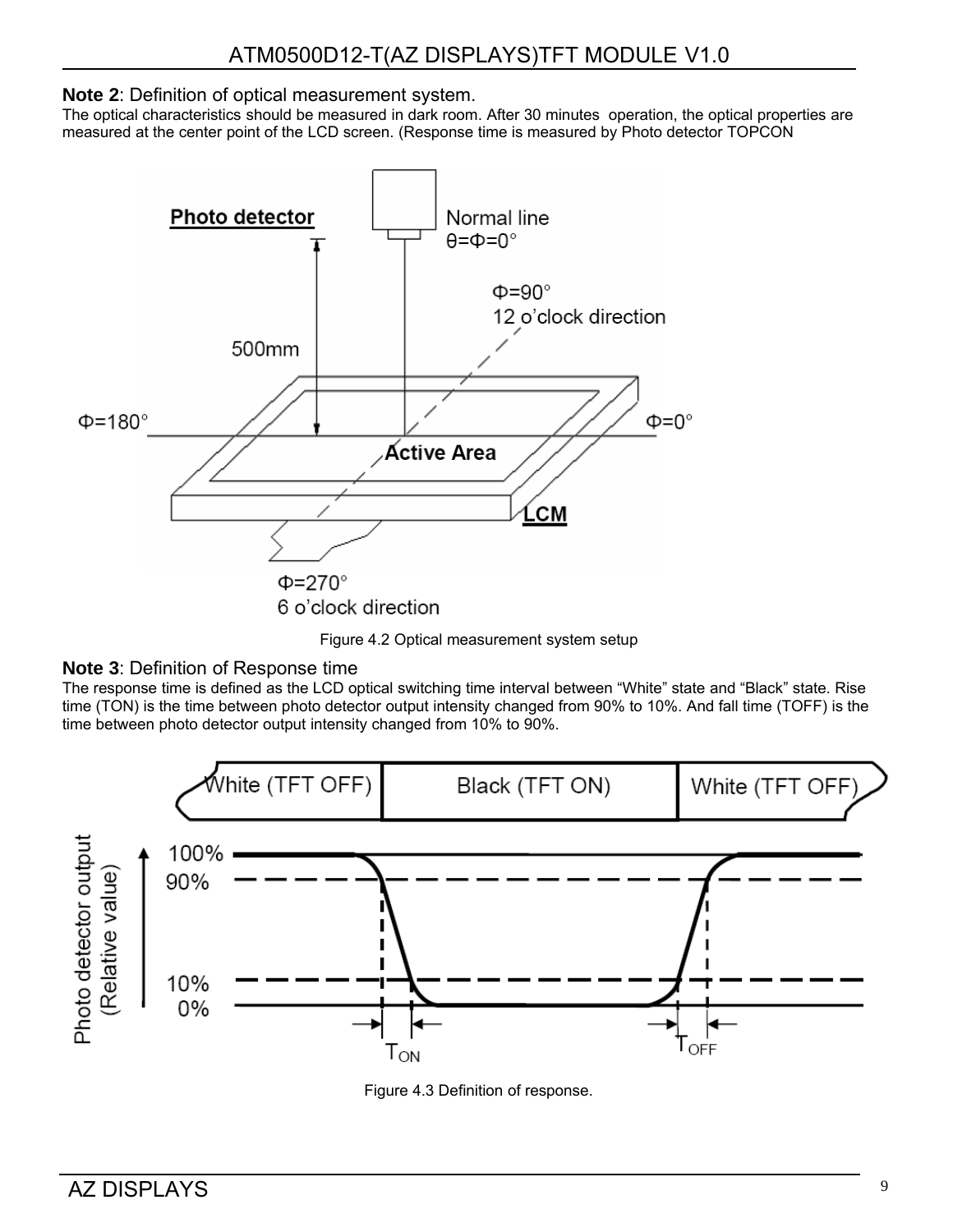#### **Note 4**: Definition of contrast ratio

Contrast ratio( $CR$ ) =  $\frac{Luminance}{Luminance}$  measured when LCD on the "white" state  $C$  contrast ratio( $CR$ ) =  $\frac{Luminance}{Luminance}$  measured when LCD on the "black" state

**Note 5**: Definition of color chromaticity (CIE1931)

Color coordinates measured at center point of LCD.

**Note 6:** All input terminals LCD panel must be ground while measuring the center area of the panel.

**Note 7**: Definition of Luminance Uniformity

Active area is divided into 9 measuring areas (Refer to Fig. 4-4 ).Every measuring point is placed at the center of each

## measuring area.<br>Luminance Uniformity (Yu) =  $\frac{B_{min}}{B_{max}}$

L-------Active area length

W----- Active area width



Figure 4.3 Definition of measuring points.

Bmax: The measured maximum luminance of all measurement position. Bmin: The measured minimum luminance of all measurement position.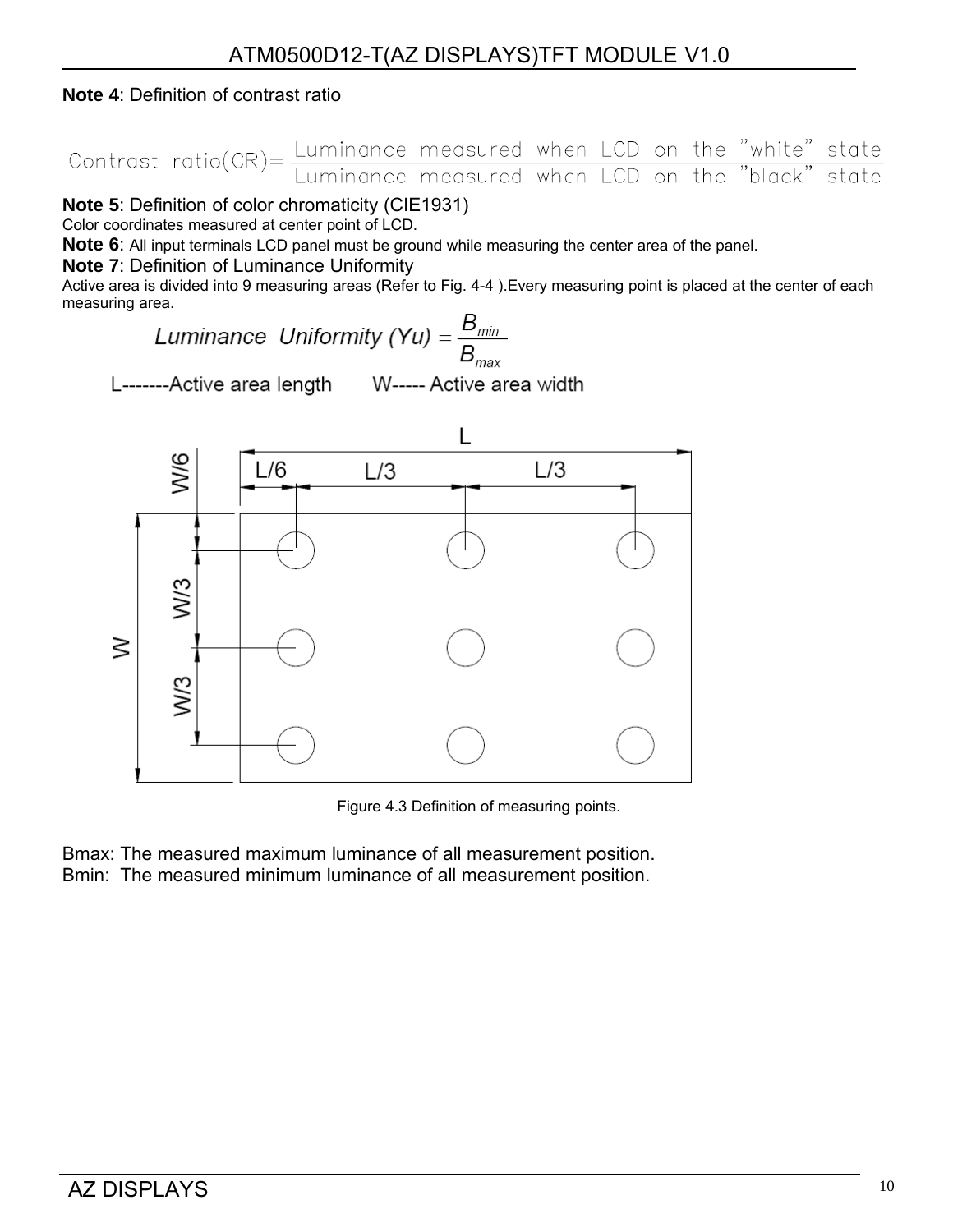#### **5. RELIABILITY TEST**

| Item                                        | <b>Test Condition Item</b>                                                                                                                    | <b>Remark</b>    |
|---------------------------------------------|-----------------------------------------------------------------------------------------------------------------------------------------------|------------------|
| High temperature<br>storage                 | Ta= 70 °C 240hrs                                                                                                                              | Note 1<br>Note 4 |
| Low temperature<br>storage                  | Ta=-30 °C 240hrs                                                                                                                              | Note 1<br>Note 4 |
| High temperature<br>operation               | Ts= 60 °C 240hrs                                                                                                                              | Note 2<br>Note 4 |
| Low temperature<br>operation                | $Ts = -20$ °C 240hrs                                                                                                                          | Note 1<br>Note 4 |
| High temperature/High<br>humidity operation | 90% RH 60°C 240hrs                                                                                                                            | Note 4           |
| <b>Thermal Shock</b>                        | $-30^{\circ}$ / 30 min ~ +70 $\circ$ / 30 min for a total 100<br>cycles, Start with cold temperature and end<br>with high temperature.        | Note 4           |
| Vibration test                              | Freq:10~55~10Hz<br>Amplitude:1.5mm<br>2 hours for each direction of X, Y, Z<br>(6 hours for total)                                            |                  |
| Mechanical shock                            | 100G 6ms, ±X, ±Y, ±Z 3 times for each<br>direction                                                                                            |                  |
| Package vibration test                      | Random Vibration:<br>0.015G*G/Hz from 5-200HZ, -6dB/Octave<br>from 200-500HZ<br>2 hours for each direction of X. Y. Z.<br>(6 hours for total) |                  |
| Package drop test                           | Height:60 cm<br>1 corner, 3 edges, 6 surfaces                                                                                                 |                  |
| Electro static discharge                    | ± 2KV, Human Body Mode, 100pF/1500Ω                                                                                                           |                  |

**Note 1**: Ta is the ambient temperature of samples.

**Note 2**: Ts is the temperature of panel's surface.

**Note 3**: In the standard condition, there shall be no practical problem that may affect the

display function. After the reliability test, the product only guarantees operation,

but don't guarantee all of the cosmetic specification.

**Note 4**: Before cosmetic and function test, the product must have enough recovery time, at least 2 hours at room temperature.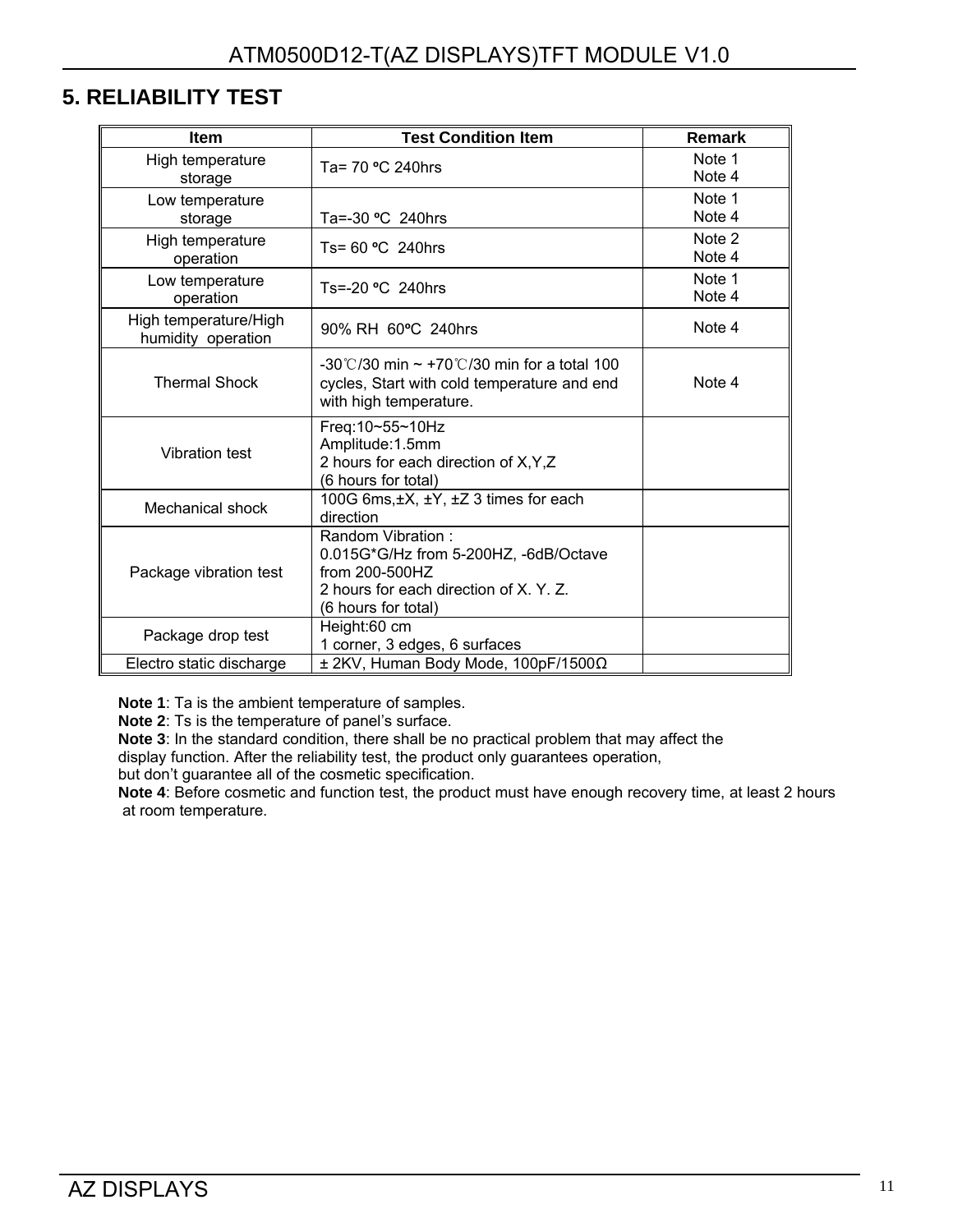#### **6. PRECAUTION FOR USING LCM**

- 1. When design the product with this LCD Module, make sure the viewing angle matches to its purpose of usage.
- 2. As LCD panel is made of glass substrate, Dropping the LCD module or banging it against hard objects may cause cracking or fragmentation. Especially at corners and edges.
- 3. Although the polarizer of this LCD Module has the anti-glare coating, always be careful not to scratch its surface. Use of a plastic cover is recommended to protect the surface of polarizer.
- 4. If the LCD module is stored at below specified temperature, the LC material may freeze and be deteriorated. If it is stored at above specified temperature, the molecular orientation of the LC material may change to Liquid state and it may not revert to its original state. Excessive temperature and humidity could cause polarizer peel off or bubble. Therefore, the LCD module should always be stored within specified temperature range.
- 5. Saliva or water droplets must be wiped off immediately as those may leave stains or cause color changes if remained for a long time. Water vapor will cause corrosion of ITO electrodes.
- 6. If the surface of LCD panel needs to be cleaned, wipe it swiftly with cotton or other soft cloth. If it is not still clean enough, blow a breath on the surface and wipe again.
- 7. The module should be driven according to the specified ratings to avoid malfunction and permanent damage. Applying DC voltage cause a rapid deterioration of LC material. Make sure to apply alternating waveform by continuous application of the M signal. Especially the power ON/OFF sequence should be kept to avoid latch-up of driver LSIs and DC charge up to LCD panel.
- 8. Mechanical Considerations
	- a) LCM are assembled and adjusted with a high degree of precision. Avoid excessive shocks and do not make any alterations or modifications. The following should be noted.
	- b) Do not tamper in any way with the tabs on the metal frame.
	- c) Do not modify the PCB by drilling extra holes, changing its outline, moving its components or modifying its pattern.
	- d) Do not touch the elastomer connector; especially insert a backlight panel (for example, EL).
	- e) When mounting a LCM makes sure that the PCB is not under any stress such as bending or twisting. Elastomer contacts are very delicate and missing pixels could result from slight dislocation of any of the elements.
	- f) Avoid pressing on the metal bezel, otherwise the elastomer connector could be deformed and lose contact, resulting in missing pixels.
- 9. Static Electricity
	- a) Operator

Wear the electrostatics shielded clothes because human body may be statically charged if not ware shielded clothes. Never touch any of the conductive parts such as the LSI pads; the copper leads on the PCB and the interface terminals with any parts of the human body.

b) Equipment

There is a possibility that the static electricity is charged to the equipment, which has a function of peeling or friction action (ex: conveyer, soldering iron, working table). Earth the equipment through proper resistance (electrostatic earth:  $1x10<sup>8</sup>$  ohm).

Only properly grounded soldering irons should be used.

If an electric screwdriver is used, it should be well grounded and shielded from commutator sparks.

The normal static prevention measures should be observed for work clothes and working benches; for the latter conductive (rubber) mat is recommended.

c) Floor

Floor is the important part to drain static electricity, which is generated by operators or equipment.

There is a possibility that charged static electricity is not properly drained in case of insulating floor. Set the electrostatic earth (electrostatic earth:  $1x10<sup>8</sup>$  ohm).

d) Humidity

Proper humidity helps in reducing the chance of generating electrostatic charges. Humidity should be kept over 50%RH. e) Transportation/storage

The storage materials also need to be anti-static treated because there is a possibility that the human body or storage materials such as containers may be statically charged by friction or peeling.

The modules should be kept in antistatic bags or other containers resistant to static for storage.

f) Soldering

Solder only to the I/O terminals. Use only soldering irons with proper grounding and no leakage.

Soldering temperature : 280 $^{\circ}$  C  $\pm$  10 $^{\circ}$  C

Soldering time: 3 to 4 sec.

Use eutectic solder with resin flux fill.

If flux is used, the LCD surface should be covered to avoid flux spatters. Flux residue should be removed afterwards.

g) Others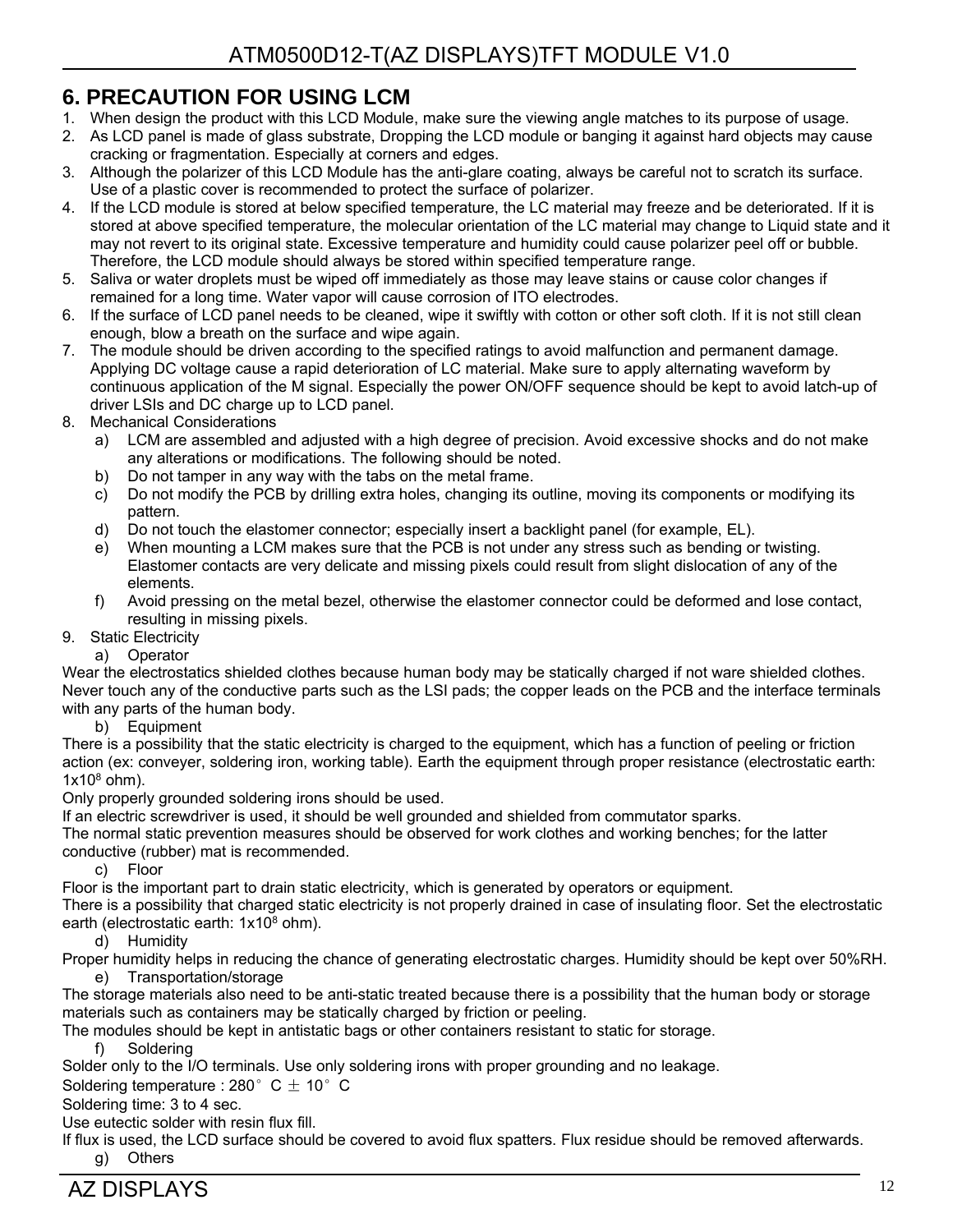The laminator (protective film) is attached on the surface of LCD panel to prevent it from scratches or stains. It should be peeled off slowly using static eliminator.

Static eliminator should also be installed to the workbench to prevent LCD module from static charge. 10. Operation

- a) Driving voltage should be kept within specified range; excess voltage shortens display life.
- b) Response time increases with decrease in temperature.
- c) Display may turn black or dark blue at temperatures above its operational range; this is (however not pressing on the viewing area) may cause the segments to appear "fractured".
- d) Mechanical disturbance during operation (such as pressing on the viewing area) may cause the segments to appear "fractured".
- 11. If any fluid leaks out of a damaged glass cell, wash off any human part that comes into contact with soap and water. The toxicity is extremely low but caution should be exercised at all the time.
- 12. Disassembling the LCD module can cause permanent damage and it should be strictly avoided.
- 13. LCD retains the display pattern when it is applied for long time (Image retention). To prevent image retention, do not apply the fixed pattern for a long time. Image retention is not a deterioration of LCD. It will be removed after display pattern is changed.
- 14. Do not use any materials, which emit gas from epoxy resin (hardener for amine) and silicone adhesive agent (dealcohol or deoxym) to prevent discoloration of polarizer due to gas.
- 15. Avoid the exposure of the module to the direct sunlight or strong ultraviolet light for a long time.

The brightness of LCD module may be affected by the routing of CCFL cables due to leakage to the chassis through coupling effect. The inverter circuit needs to be designed taking the level of leakage current into consideration. Thorough evaluation is needed for LCD module and inverter built into its host equipment to ensure specified brightness.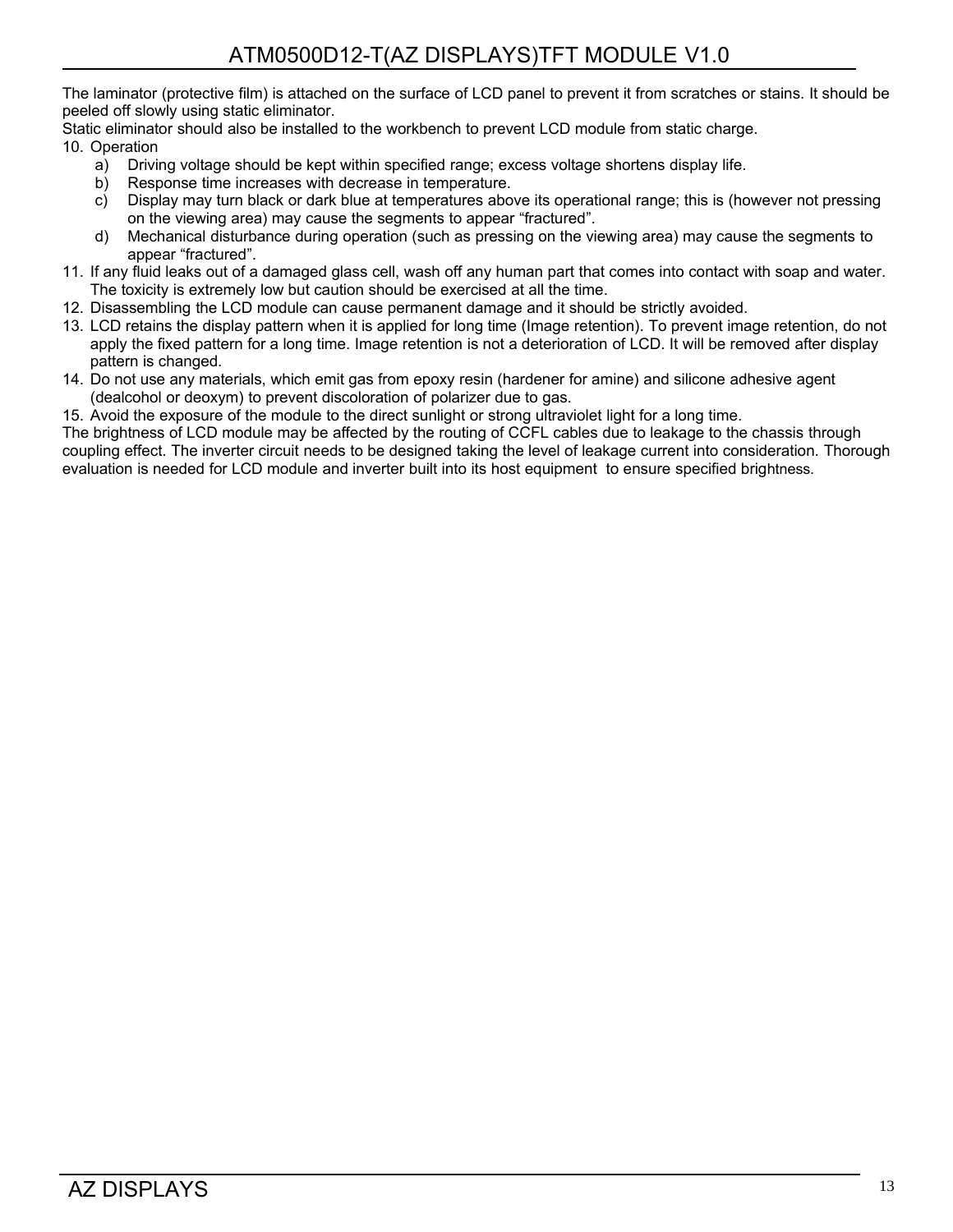#### **7. MECHANICAL DRAWING**